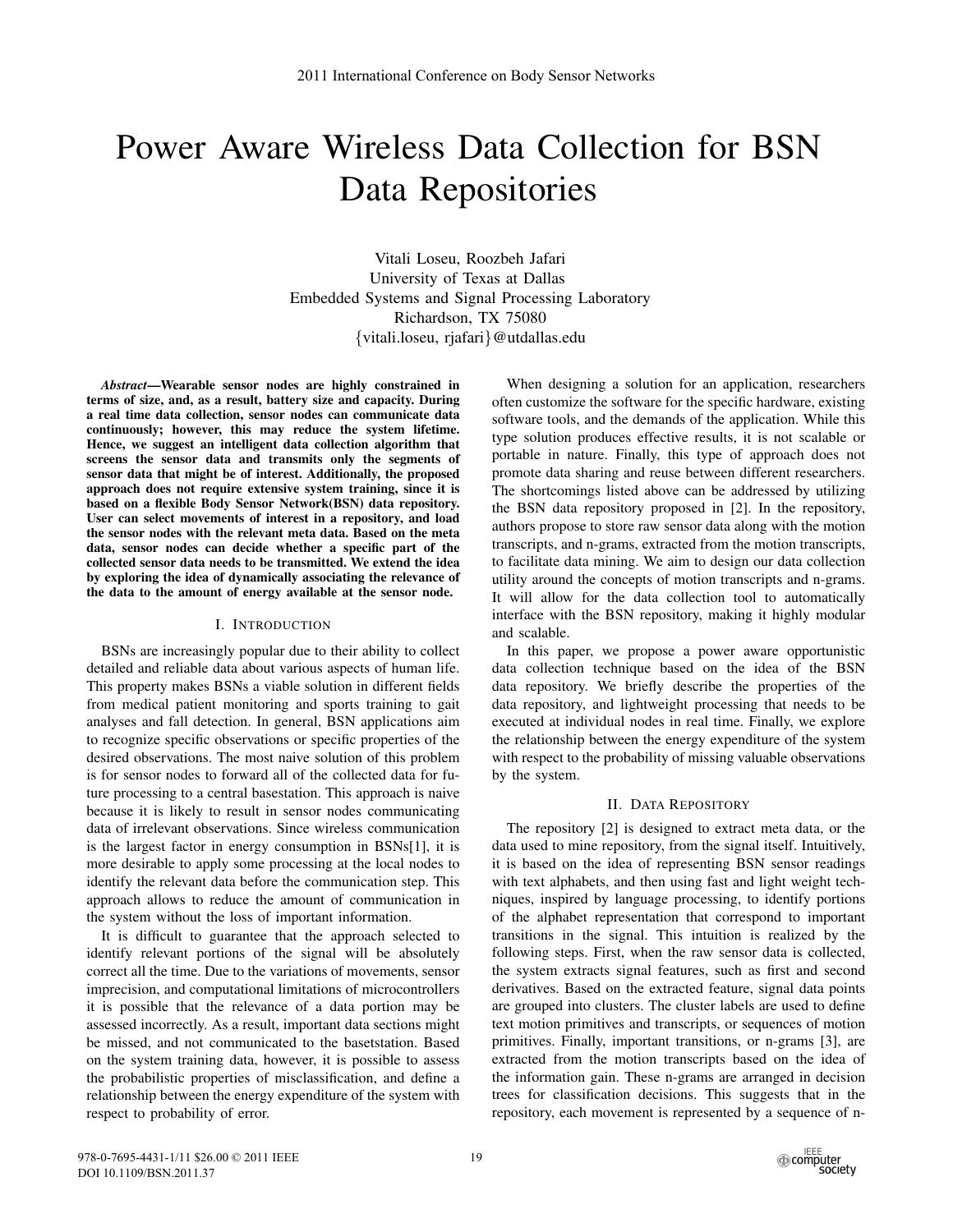grams, which represent a set of characteristic transitions in the signal. This repository organization is designed to be seamless, fast, computationally inexpensive, and effective. As an initial step of this work, we implemented transcript generation on TelosB nodes using TinyOS to show that such a task can be executed on a sensor node.

#### III. PROPOSED APPROACH

Each movement in the repository is represented with a set of n-grams that uniquely identify it. When a user needs to configure a data collection software, they would find the movements of interest in the repository and copy the n-grams of interest onto the appropriate sensor nodes. During the data collection itself, nodes would apply the transcript generation steps to the continuous raw signal data. That would produce a transcript stream representing the raw data. Each sensor would monitor a window of the transcript stream for the n-grams that describe movements of interest. When such n-grams are present in the stream, it suggests that the node is observing one of the movements of interest and should forward the raw data to the base station.

This approach can significantly reduce the energy expenditure of the system, however it faces a potential problem. The system is based on the assumption that each movement can be represented with a set of unique characteristic transitions in the signal. While most of the time this assumption holds, it is possible that due to the variations of movements, sensor imprecision, and computational limitations of microcontrollers movement's observations may appear to have characteristic transitions of other movements. To analyze the potential affect of this phenomenon on the accuracy of the data collection, we designed an experiment that would identify the relationship between energy consumption of the data collection system and the probability of making a mistake.

TABLE I PILOT APPLICATION MOVEMENTS

| No. | Description            |
|-----|------------------------|
|     | Stand to Sit           |
| 2   | Sit to Stand           |
| 3   | Sit to Lie to Sit      |
| 4   | Bend and Grasp         |
| 5   | Move Forward (1 step)  |
| 6   | Move Backward (1 step) |

#### IV. EXPERIMENTAL RESULTS

For the pilot application, design to identify the relationship between the classification accuracy and energy consumption we selected a system that observes six movements as demonstrated in Table I. We collected the data for the pilot application using TelosB motes with a custom sensor board. The sensor board contains a tri-axis accelerometer, and dual-axis gyroscope. We demonstrate the concept based on the example of the forward facing acceleration of the belt node. In a realistic example, more sensor directions and nodes are used to

improve the classification decision, but for the demonstration purposes this is a sufficient example. After the training process, described in Section II, the system created the decision tree in Figure 1. The edges in the figure correspond to n-grams, which identify important transition in the raw sensor readings. The path from the root of the tree to each leaf corresponds to the set of n-grams that uniquely identifies the movement assigned to the leaf node.



Fig. 1. Decision Tree

To verify the quality of the classification decision individually made by this sensor we applied a cross validation set to the training data, with result listed in Table II. The table shows that the majority of the time the prescribed path produces the correct classification. However, due to error, it is possible that movements might be misclassified. It suggests, that if the data collection system requires a 100% accuracy the system may have to accept and communicate seemingly erroneous movements. For example, in *Stand to Sit* movement, the system would have to communicate the data of *Sit to Stand* and *Bend and Grasp* movements. However, if the system is willing to tolerate an error of 10%, the amount of communication in the system can be cut by a third. This idea is further demonstrated in Figure 2.

TABLE II PILOT APPLICATION ACCURACY

| No.                  | Classified as $(\%)$ |    |    |    |     |  |
|----------------------|----------------------|----|----|----|-----|--|
|                      | 1.                   | 2. | 3. |    |     |  |
| 1. Stand to Sit.     | 82                   |    |    |    |     |  |
| 2. Sit to Stand      | 20                   | 70 |    | 10 |     |  |
| 3. Sit to Lie to Sit |                      |    | 73 |    | 18  |  |
| 4. Bend and Grasp    | 17                   |    |    | 83 |     |  |
| 5. Step Forward      |                      |    |    |    | 100 |  |
| 6. Step Backward     |                      |    |    |    |     |  |

## V. CONCLUSION AND FUTURE WORK

In this paper, we proposed an idea of a power aware data collection tool based on the idea of a BSN data repository. We showed that by interfacing sensor nodes with a data repository, and implementing some general, for the repository, signal processing it is possible to create a modular and energy aware data collection tools. We further explored the relationship between the classification error and the energy expenditure of